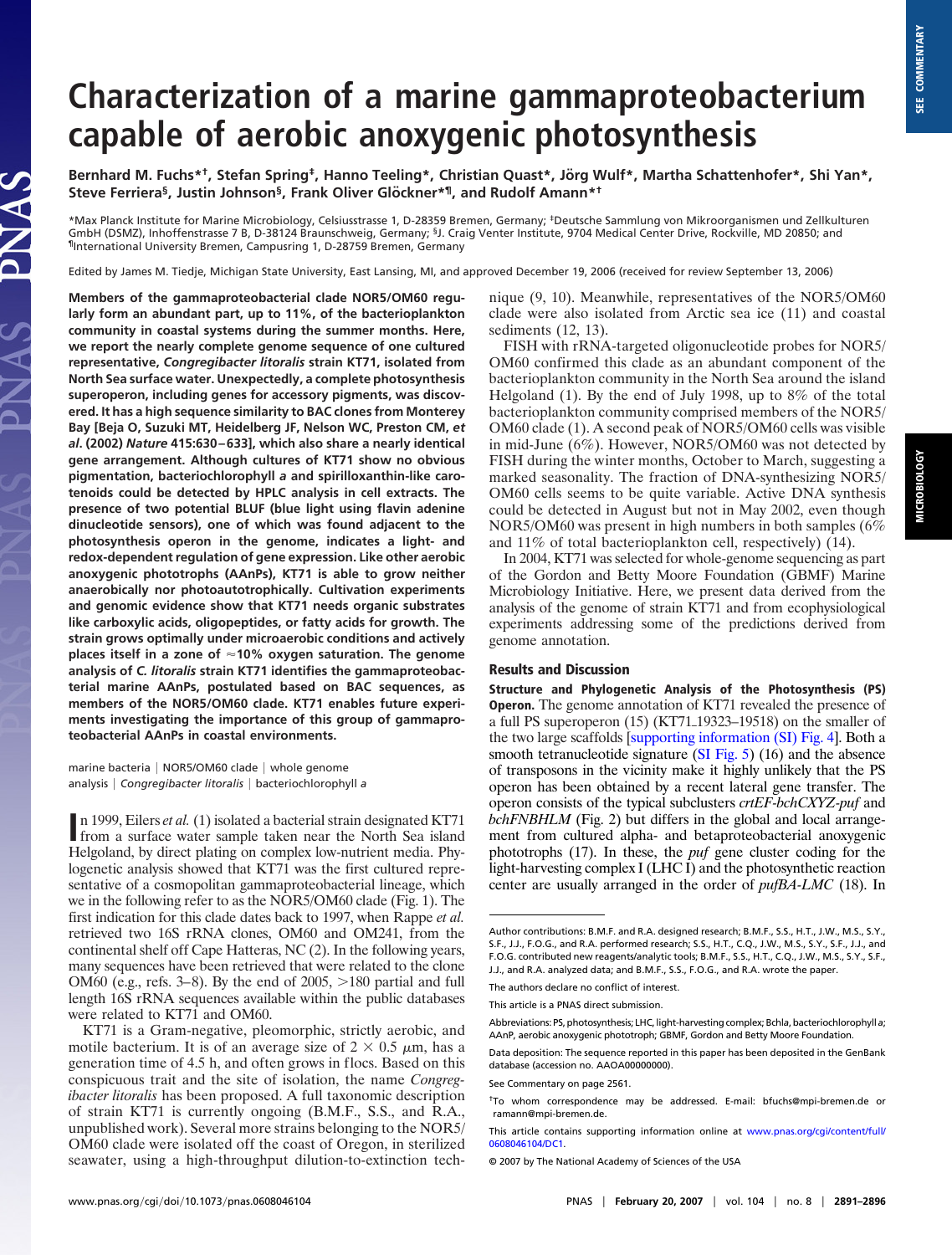

**Fig. 1.** Phylogenetic affiliation of KT71. (*A*) Parsimony tree of the NOR5/ OM60 clade including representative neighboring clades within the *Gammaproteobacteria*. (*B*) Consensus tree of the NOR5/OM60 clade reconstructed with 86 almost-full-length sequences (>1,350 nt). All treeing methods and filters resolved a stable branching order for the NOR5/OM60 clade within the *Gammaproteobacteria*. Within the NOR5/OM60 clade, the branching order could not be unambiguously resolved based on the currently available dataset, which is indicated by a multifurcation (73). (**\***), AY212565, DQ015838, DQ015860, DQ015829, DQ015807, DQ015840, AY135664, AY135666, and AY135673; (**\*\***), AY212617, AY212664, AY693815, and AY212676.

KT71, it is switched to *pufLMC-BA*. Interestingly, this gene arrangement is identical to that in two BAC clones, EBAC65D09 (AE008919) and EBAC29C02 (AE008920), retrieved from coastal bacterioplankton sampled at Moss Landing, CA (Fig. 2) (17). Further analysis also revealed identical arrangement for the *crt* and *bch* genes on both the BAC clones and KT71. A third BAC clone (EBAC69B03, GenBank accession no. AY458648) shares an identical arrangement of the *bchP-pucC-bchG-crtJ-bchFNBHLM-pucCpuhH* region with KT71. Based on comparative sequence analyses, these BAC clones were postulated to originate from *Gammaproteobacteria* (17). A gene-by-gene comparison of the BAC clones EBAC65D09, EBAC29C02, and EBAC69B03 with KT71 showed a high average sequence identity on the amino acid level of 56%, 55%, and 62%, respectively (Fig. 2; [SI Table 1\)](http://www.pnas.org/cgi/content/full/0608046104/DC1). We conclude that the three BAC clones 65D09, 69B03, and 29C02 indeed originate from *Gammaproteobacteria*, more precisely from members of the NOR5/OM60 clade.

Genes coding for a LHC II and a *pucC*-like transcriptional regulator were found clustered together on scaffold 1 (*pucBAC*: KT71<sub>03072</sub>, KT71<sub>03077</sub>, and KT71<sub>03082</sub>). The LHC II complex proteins were most closely related to those of *Rhodopseudomonas palustris* (65% and 69% sequence identity in amino acids; best blast hit).

**Pigment Analysis.** Cell extracts of KT71 were subjected to spectrochromatographic analysis. Pigments found after consecutive acetone and methanol extractions followed by HPLC analysis showed the typical profiles for bacteriochlorophyll *a* (Bchl*a*) with the main peaks at 360, 580, and 776 nm (Fig. 3*A*) and a carotenoid-like compound with absorption maxima at 470, 494, and 532 nm, respectively (Fig. 3*B*). The latter absorption maxima are almost identical to those described for spirilloxanthin detected in*Roseateles depolymerans*(19). Significant amounts of Bchl*a* were detected only in cultures of KT71 growing with light on the oligotrophic MPM-m (1) medium for an extended time (bacteriochlorophyll concentration of 680  $\mu$ g-liter<sup>-1</sup> after 4 mo). In contrast, Bchla was never found in cultures grown to stationary phase in the nutrient-rich SYPG medium or in MPM-m medium without illumination. Genomic analysis showed that indeed all genes for the synthesis of spirilloxanthin are present. They are clustered together in the PS operon (*crtJ* and cluster *crtFECBI*), except for the *crtD* gene coding for a methoxyneurosporene dehydrogenase, which is found 300 kb separated on the first scaffold (KT71<sub>07854</sub>).

**Photoautotrophy vs. Photoheterotrophy.** KT71 has all the components necessary for a fully functional photosystem typical of anoxygenic phototrophs: the LHC I and II, a reaction center, and carotenoid pigments. Physiological tests indicated that KT71 is not able to grow autotrophically. None of the key genes for autotropic carbon fixation, like ribulose-1,5-bisphosphate-carboxylase/ oxygenase (Calvin-cycle), ATP-citrate-lyase (reductive citrate cycle), or CO-dehydrogenase/acetyl-CoA-synthase (reductive acetyl-CoA pathway), were found in the genome, which is typical for aerobic anoxygenic phototrophs (AAnPs) (20). Most likely, KT71 is able to gain energy from light by a light-dependent cyclic electron transport through the photosystem and the generation of a proton



**Fig. 2.** Comparison of PS operons. (*A*) KT71. (*B*–*D*) BAC clones EBAC65D09 (*B*), EBAC29C02 (*C*), and EBAC69B03 (*D*). Green, *bch* genes; red, *puf* gene; orange, crt genes; blue, *hem* genes; 1, similar to 23.7-kDa protein (KT71<sub>-19398</sub>); 2, similar to 17.4-kDa protein (KT71<sub>-19403); 3, similar to 30.4-kDa protein (KT71<sub>-19408</sub>).</sub> Dots indicate the presence of genes not belonging to the PS operon.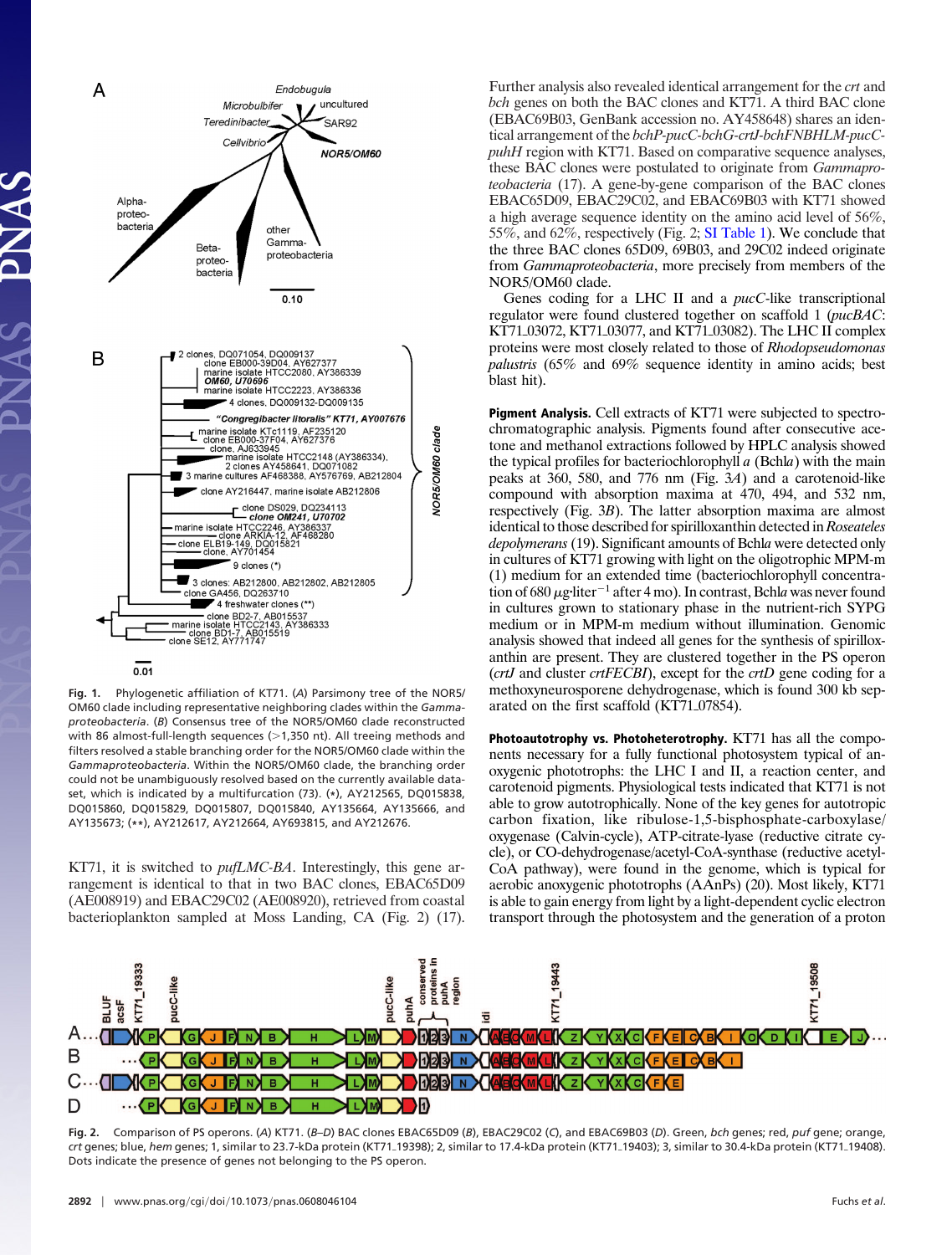

**Fig. 3.** Pigment analysis. (*A*) Absorption spectrum of Bchl*a* extracted from KT71. Retention time, 15.16 min. (*B*) Absorption spectrum of spirilloxanthin-like carotenoid from KT71. Retention time, 17.33 min. Note: This curve was fitted (thick line) to better visualize the characteristic peaks.

gradient (20). A proton-driven ATP synthase complex was annotated (KT71<sub>04845</sub>–04885). Alternatively, the proton gradient might be converted into a sodium gradient by proton/sodium antiporters, five of which have been found in the KT71 genome (e.g., KT71 $\perp$ 06212 and KT71 $\perp$ 09322). The sodium gradient in turn may drive a sodium-dependent ATPase (KT71\_09367) or may be directly used by the flagella motor  $(KTT1_00645)$ .

First-growth experiments with KT71 suggest an enhanced cell yield with light. Two flasks containing 960 ml of minimal MPM-m medium were inoculated with 4 ml of a stationary-phase culture and incubated for 4 wk at room temperature. From the culture grown with light from a 60-W light bulb, 32.4 mg of cell mass (dry weight) could be harvested, whereas from the parallel culture grown in the dark, only 17.6 mg of cell mass (dry weight) could be obtained. These experiments have to be regarded as preliminary, because no parallel experiments were done. Future experiments should also address starvation survival, because Breznak *et al*. (21) could show that the survival half-time of the facultative anaerobic anoxygenic phototroph *Rhodospirillum rubrum* (*Alphaproteobacteria*) was 29 fold longer if grown with ambient-light intensities than without light.

**Putative Regulation of PS.** Annotation identified two genes containing a member of the sensor family BLUF (blue light using flavin adenine dinucleotide). One of the BLUF sensors was detected directly upstream of the PS superoperon. It contains the BLUF domain at the N terminus of the ORF KT71<sub>-19323</sub>. In *Rhodobacter sphaeroides* BLUF forms part of the AppA protein, which regulates the expression of the PS cluster by sensing and integrating both the light and redox regimes (22). BAC clone EBAC29C02 also contains a BLUF sensor with a similar structure directly upstream of the PS operon suggesting an involvement of the BLUF sensor in the light regulation of the PS operon. Interestingly, in direct vicinity to the second BLUF sensor (KT71<sub>09447</sub>), a two component response regulator (KT71\_09452) could be found, suggesting, that this BLUF sensor forms part of a two component system [\(SI Table 2\)](http://www.pnas.org/cgi/content/full/0608046104/DC1).

**Microaerophily.** KT71 is a strictly aerobic organism with a clear preference for low-oxygen niches. Typical enzymes necessary for the detoxification of oxygen, a bifunctional catalase-peroxidase  $(KT71_02962)$  and a superoxide dismutase  $(KT71_19732)$ , could be annotated in the genome. It did not grow with nitrate as sole electron acceptor, nor was it able to ferment. No gene encoding a dissimilatory nitrate reductase was found in the genome. A putative sulfite/nitrite reductase-like enzyme (KT71\_15541) was annotated but is most likely involved in the assimilatory nitrate or sulfate reduction.

In deep-agar cultures, KT71 forms distinct bands several millimeters below the surface. The position of the visible cell layer depended on the substrate concentration in the medium and was closer to the surface at higher substrate concentrations. To determine the exact oxygen concentration for optimal growth

of KT71, oxygen profiles were measured in cultures grown in SYPG medium with 0.15% (wt/vol) agar (soft agar). An oxygen profile measured with microsensors from the surface of the soft agar down to a depth of 8 mm is shown in [SI Fig. 6.](http://www.pnas.org/cgi/content/full/0608046104/DC1) The highest cell density was visible at an oxygen saturation of  $\approx 10\%$  (30  $\mu$ M O2). Experiments with varying substrate concentrations showed that KT71 exhibits an excellent chemotaxis for suboxic oxygen conditions. KT71 is motile and possesses a complete flagellum operon (gene loci KT7100565–00780). Next to the *aa3*-type terminal cytochrome *c* oxidase (KT71<sub>04625</sub>–04640), KT71 harbors a *cbb<sub>3</sub>*-type cytochrome *c* oxidase (*fixNOQP*, KT71<sub>-16991–</sub> 17006). Such terminal cytochrome *c* oxidases with high oxygen affinity are expressed only under reduced oxygen conditions in *Bradyrhizobium japonicum* (23). In *R. sphaeroides*, the same enzyme complex was shown to be involved in the signal transduction and functions as a redox sensor (24) [\(SI Table 2\)](http://www.pnas.org/cgi/content/full/0608046104/DC1), which might be also the case in KT71.

**Substrate Spectrum.** Substrate utilization tests indicate that KT71 prefers complex substrate mixture for growth (e.g., yeast extract or Trypticase peptone), whereas many monomeric substrates given as sole source of carbon and energy are used a little or not at all. As an exception, KT71 can grow well with carbon sources such as glutamate, pyruvate, and fatty acids, most likely due to the fact they play central roles in the metabolism of this organism. Glutamate is a central metabolite and is presumably taken up by a proton/ sodium-glutamate symport protein (KT71\_01885). It is further fed by two glutamate dehydrogenases into the trichloroacetic acid cycle  $(KTT1_16246$  and  $KT71_18661$  or into the proline synthesis pathway (glutamate-5-kinase, KT71<sub>-02697</sub>). Pyruvate is presumably being metabolized by a pyruvate-dehydrogenase (KT71<sub>00115</sub>) and further metabolized by the citric acid cycle.

Annotation identified all genes necessary to perform the complete pentose phosphate pathway. This pathway plays a central role in the anabolism of nucleotides and amino acids as well as the generation of reducing power by NADPH synthesis. Laboratory experiments have shown that KT71 is not able to use glucose as sole source of carbon and energy. Alonso and Pernthaler (25) could not detect any glucose uptake of NOR5/OM60 *in situ* under both oxic and anoxic conditions in the North Sea for the entire NOR5/OM60 clade. In the genome, all genes for glycolysis are present, except for the initial activating enzymes. Neither a glucose phosphorylating glucokinase nor an intact phosphotransferase system (PTS) was found. For the latter, only the specific phosphorcarrier HPr  $(KT71_10197)$  and a single-chain EIIA of the PTS could be annotated  $(KT71_10207)$ .

The genome contains several genes coding for putative lipase/ esterases and proteases/peptidases that might be involved in the breakdown of lipids and peptides. In the laboratory, no hydrolysis of the polysaccharides starch, cellulose, or chitin by KT71 could be detected, in line with the annotation of the genome. A lipase/ esterase activity could be confirmed by the hydrolysis of the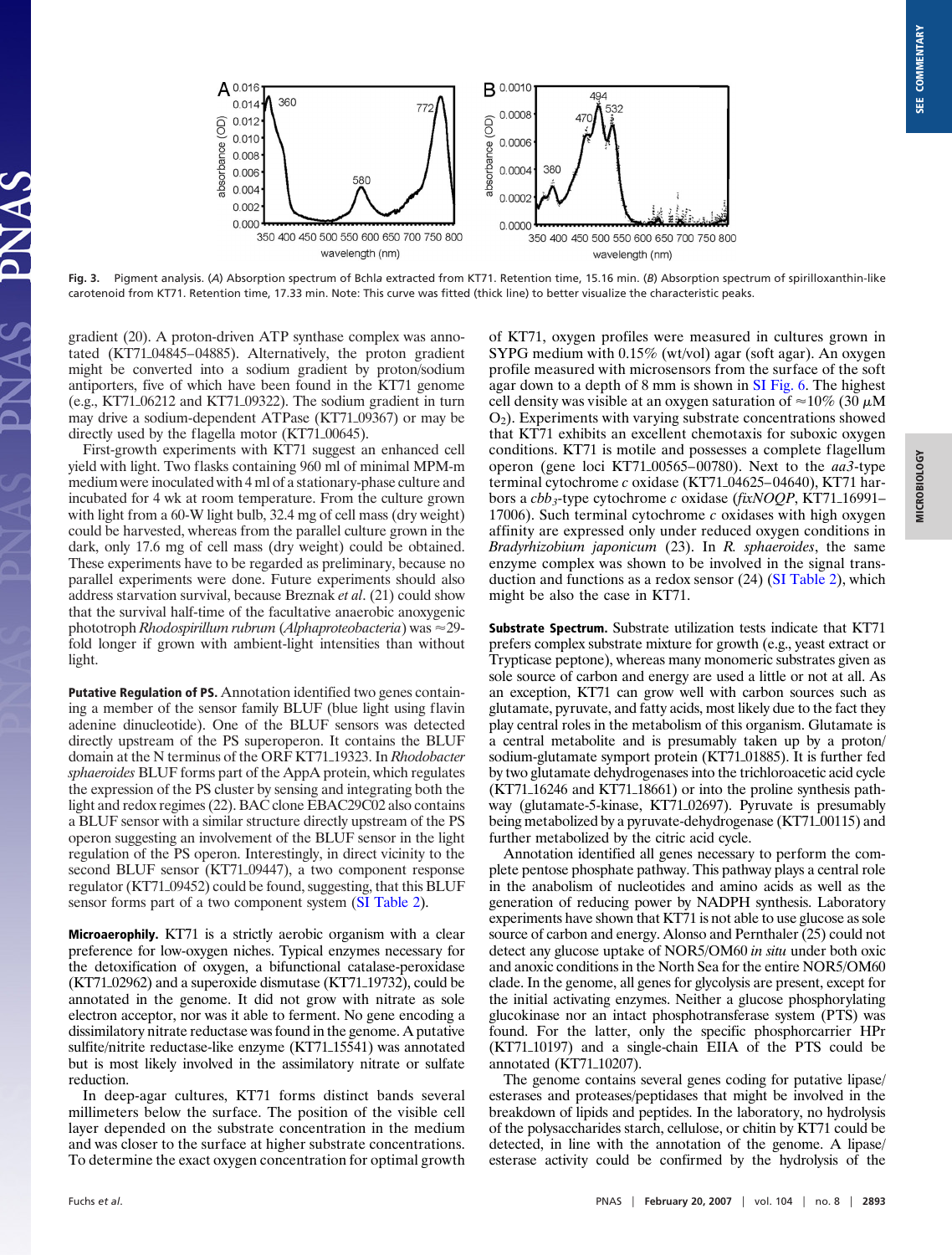artificial substrates Tween 80 (Polyoxyethylenesorbitan monooleate) and Tween 20 (Polyoxyethylenesorbitan monolaurate). Gelatin and casein were tested negatively as potential substrates for proteases and peptidases. Although proteases can have a high specificity for distinct substrates, this finding points to a preferred utilization of oligopeptides or partly degraded proteins by KT71. Two transporters for oligopeptides with up to five amino acids were found, *oppABC* (KT71<sub>-06839</sub>-06854) and *oppF* (KT71<sub>-00435</sub>). Culture experiments show that KT71 is able to synthesize all essential amino acids and most of the vitamins, except for biotin, thiamin, and vitamin B12. Two TonB-dependent vitamin B12 sensors (KT71<sub>17391</sub> and KT71<sub>18621</sub>) and an ABC vitamin B12 transporter system *btuCDF* (KT71<sub>-17396-17411) were found in the</sub> genome. The annotation is consistent with this auxotrophy and the inability to use many substrates (e.g., glucose) as single sources of carbon and energy.

**Storage Compounds.** Two highly similar genes coding for cyanophycin synthetases were found in tandem  $(KT71.18591$  and KT71<sub>-18596</sub>; 38% identical amino acids). Cyanophycin synthetase is described as a homodimer but was also considered to form heterodimers of the type CphA and CphA' (26). Both genes have high similarity to the cphA genes in the Gammaproteobacteria *Colwellia psychoerythraea* 34H and *Francisella tularensis* (59% and 56% identity for the long CphA and 33% and 30% amino acid identity for the short CphA', respectively). Cyanophycin is a polymer of aspartic acid and arginine. It was first found as a storage compound in cyanobacteria and subsequently detected in many heterotrophic bacteria. The polymer forms insoluble granula inside the cell that can be extracted with diluted acids (27). Cells containing highly refractile granulas could be mainly observed in stationary cultures of KT71 grown under conditions of a high ratio of nitrogen to carbon. Cyanophycin was identified in these granula by a negative reaction with the lipophilic stain, Nile blue A, and dissolution in diluted HCl (see [SI Fig. 7\)](http://www.pnas.org/cgi/content/full/0608046104/DC1). A cyanophycinase was not annotated, but most likely the polypeptide is degraded by an unknown peptidase. The formation of polyphosphate is not yet confirmed by physiological tests but two enzymes, an inorganic polyphosphate/ATP-NAD kinase (KT71<sub>14354</sub>) and a polyphosphate kinase (KT71<sub>16696</sub>), were found in the genome.

**Formation of Aggregates and Polysaccharide Production.** In pure cultures of KT71, the formation of large flocs was observed [\(SI Fig.](http://www.pnas.org/cgi/content/full/0608046104/DC1) 8*[A](http://www.pnas.org/cgi/content/full/0608046104/DC1)*). There is microscopic evidence that members of the NOR5/ OM60 clade attaches also in nature to macroscopic particles [\(SI Fig.](http://www.pnas.org/cgi/content/full/0608046104/DC1) 8*[B](http://www.pnas.org/cgi/content/full/0608046104/DC1)*). Genome analyses revealed several features consistent with aggregation. Several loci in the KT71 genome code for the synthesis of type IV pili or fimbriae (28). The formation of pili seems to be regulated by a sensory mechanism encoded by the genes *pilS* (KT71<sub>11</sub>9657) and *pilR* (KT71<sub>11</sub>9662; [SI Table 2\)](http://www.pnas.org/cgi/content/full/0608046104/DC1). In addition, two operons were found containing exopolymer producing proteins (KT7109752–09807 and KT7106404–06469). These operons comprised genes for polysaccharide length-determinant proteins [KT71\_09767 and KT71\_06439), (exo)-polysaccharide biosynthesis protein (KT71<sub>09772</sub> and KT<sub>066454</sub>), polysaccharide polymerases (KT71\_009807), polysaccharide export proteins (KT71\_09762 and KT71<sub>-06444</sub>)], and some glycosyltransferases (e.g., KT71<sub>-06459</sub>, KT71<sub>06434</sub>, KT71<sub>09787</sub>, and KT71<sub>06429</sub>). Interestingly, each of the operons contains a two-component sensor kinases/response regulator [\(SI Table 2\)](http://www.pnas.org/cgi/content/full/0608046104/DC1). Based on the current annotation, it is not clear to which stimuli they respond.

**Sulfur Metabolism.** KT71 most likely uses the APS/PAPS pathway to obtain reduced sulfur compounds. Three genes coding for the key enzymes of that pathway were annotated in KT71, a sulfate adenylyltransferase (KT71<sub>10572</sub>), an adenylylsulfate kinase (KT71<sub>-10567</sub>), and a phosphoadenosine phosphosulfate reductase (KT7106329). Genome annotation revealed that the gene cluster *soxH-RCDXYZA-B* is potentially involved in the oxidation of reduced sulfur compounds (KT71<sub>03447</sub>–03482 and KT71<sub>03497</sub>). This cluster contains the core gene set *soxXYZAB*, which is found in many species capable of oxidizing reduced sulfur compounds (29). A comparison with other sulfur-oxidizing organisms shows that the gene arrangement *soxH-RCDXYZA-B* is unique to KT71 and has not been found in any of the species described to date. Unlike in *Silicibacter pomeryoi* (30), the supplementation of media with the inorganic sulfur compounds thiosulfate or sulfur did not significantly promote growth of KT71 in cultivation experiments using different carbon sources. The inability to gain additional energy by the oxidation of reduced inorganic sulfur compounds may be due to the lack of several sox genes compared with the exemplary cluster of sox genes found in the genome of *Paracoccus pantotrophus* or *S. pomeroyi* (30). Of special interest is the lack of the gene *soxV* that codes in *P. pantotrophus* GB17 for a membrane protein that is predicted to transfer electrons from the cytoplasma to the periplasmic thioredoxin *soxW* (31). It was shown that inactivation of SoxV in *P. pantotrophus* and the phototrophic bacterium *Rhodovulum sulfidophilum* leads to a phenotype that is unable to use thiosulfate for energy conservation (32, 33). Despite this finding, the possibility exists that KT71 can use alternative sulfur compounds like dimethylsulfoniopropionate or dimethylsulfide that were not tested yet. These compounds are present in high amounts after algal blooms and are metabolized by *Roseobacter* species (34, 35).

**C. litoralis: A Typical Shelf Bacterium?** KT71 was isolated from coastal surface water in the rather shallow German Bight. There, the water column is close to oxygen saturation during most of the year. It came as a surprise that KT71 avoids sites with oxygen saturation and grows optimally under microaerobic conditions. In coastal areas, suboxic conditions are found, temporarily, in large macroscopic aggregates (36), and permanently a few millimeters below the sediment surface (37). Therefore, we hypothesize that the habitat range of KT71 includes particles and sediment surfaces.

Shallow shelf areas are characterized by extensive mixing of the water, sediment interface by tides, or wind stress. Resuspension of sediment particles into the water column is followed by periods of sedimentation. Thereby, in temperate coastal systems like the German Bight, marine microorganisms are faced with pronounced fluctuations of multiple parameters such as substrate, nutrient, and oxygen concentrations, as well as light levels on a daily and seasonal scale. Based on our genomic and ecophysiological data, KT71 seems well adapted to such a dynamic shallow shelf environment.

Organic particles are nutrient-rich hotspots in the otherwise oligotrophic water column (38). By attaching to their surfaces, KT71 may directly use mono- and oligomeric substrates or may benefit, as a commensal, from the exoenzymatic activities of polymer-degrading bacteria such as *Rhodopirellula baltica* (39) and *Gramella forsetii* (40). The possibility that KT71 is actively shaping its environment by facilitating the formation of ''marine snow'' by polysaccharide production needs to be addressed in future studies. Particle association also serves as a transport mechanism to the sediment surface. There, KT71 may thrive on low-molecular-weight substrates like peptides or lipids that accumulate on the sea floor (41).

The presence of a complete mercury-resistance operon  $(KT71_16196-16226)$  in the genome of KT71 is consistent with a prevalence of this strain in the suboxic zone of sediments. It is known that low-redox potentials and the degradation of complex organic matter in upper sediment layers lead to the mobilization of active mercury species in the form of inorganic ions  $(Hg^{2+})$  or weak inorganic complexes (see, e.g., ref. 42). In a recent study, depth profiles of reactive mercury species were determined in North Sea sediment, and it was found that peak values are reached at the sediment water interface (43). Hence, genes that confer resistance to toxic mercury ions may be much more important for bacteria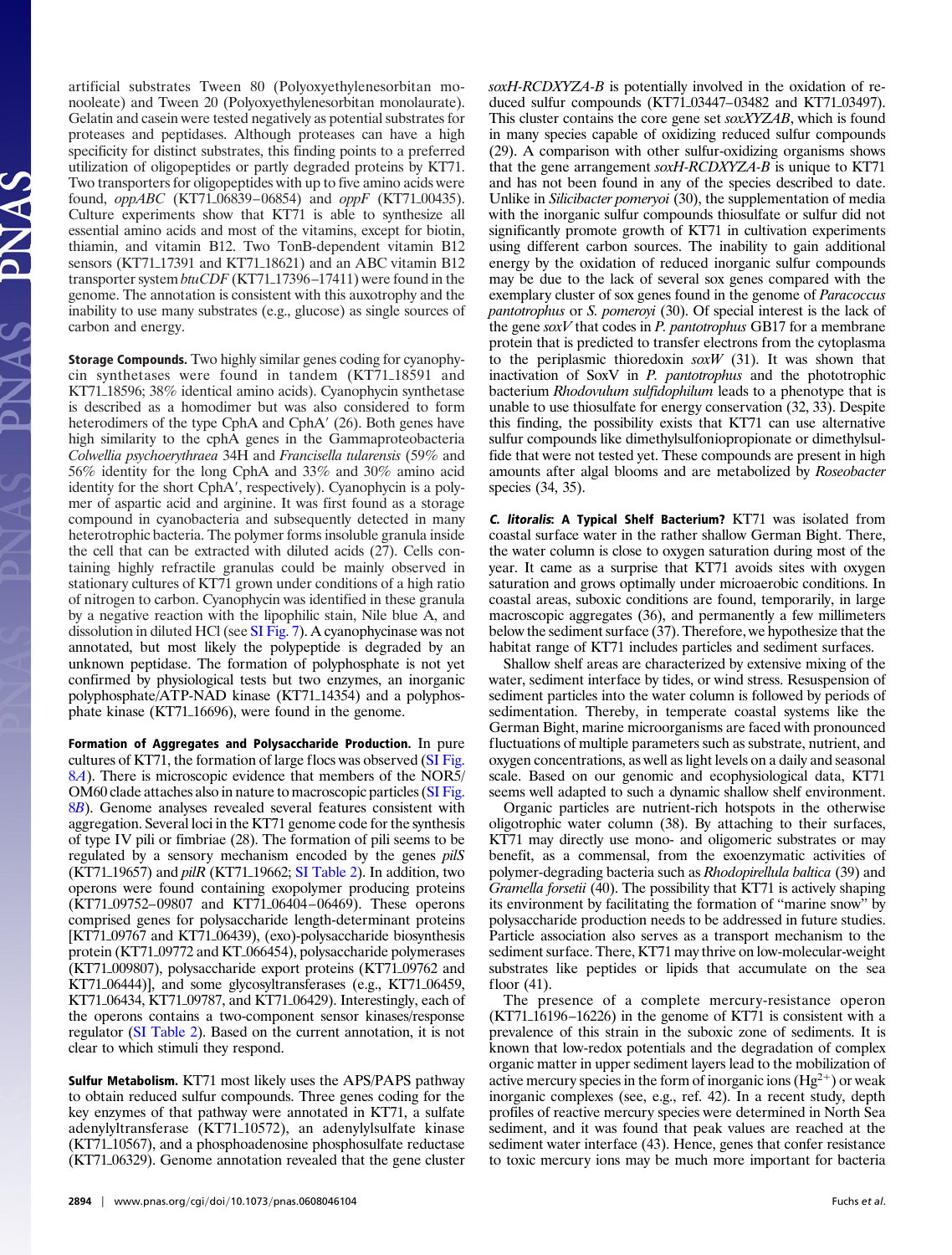dwelling in the surface sediment than for bacteria indigenous to the water column.

A specific highlight of KT71 is the presence of a PS superoperon. It is becoming more clear that photoheterotrophy is widespread among marine microorganisms (17, 44). By the light-driven generation of a proton gradient, KT71 might be able to survive extended periods of starvation, e.g., during the winter period. The storage compounds cyanophycin and polyphosphate are yet another adaptation to famine situations. Interestingly, in contrast to all other AAnPs known to date, KT71 produces only trace amounts of carotenoids and shows no obvious pigmentation [\(SI Fig. 8](http://www.pnas.org/cgi/content/full/0608046104/DC1)*c*). Because a major function of carotenoids is the protection of cells from damage by UV radiation, this may reflect an adaptation to low-light zones, i.e., depths of several meters in the water column or subsurface sediment layers in shallow water. Recently, strongly pigmented strains closely related to KT71 were isolated from surface sediments in the Wadden Sea, suggesting the ability of members of the NOR5/OM60 clade to adapt also to high light conditions (J. Harder, personal communication). These strains will also allow us to determine whether PS is a general feature of the NOR5/OM60 clade.

**Significance of the NOR5/OM60 Clade Represented by KT71.** It has been estimated that AAnPs account for  $\geq 10\%$  of the bacterioplankton community in the oligotrophic open ocean (45–47). More recent studies have shown that AAnPs may be less important in the open ocean ( $\approx$ 1%) (48) but can reach up to 15% abundance in eutrophic and mesotrophic coastal areas (49, 50). Currently, the alphaproteobacterial *Roseobacter* clade is considered to be the dominant group of marine AAnPs (35, 51, 52). The discovery of BAC clones with PS operons showing best BLAST hits to *Gammaproteobacteria* (17) clearly suggested the existence of a second group of AAnPs. The genome analysis of *C. litoralis* strain KT71 identifies this microorganism as a cultured representative of the gammaproteobacterial marine AAnPs, enabling future experiments investigating the importance of gammaproteobacterial AAnPs in coastal environments by using KT71 as a model organism.

## **Materials and Methods**

**Sequencing and Assembly.** Sequencing of KT71 was done in a conventional whole-genome shotgun sequencing approach. Two genomic libraries with insert sizes of 4 and 40 kb were made as described in Goldberg *et al.* (53). The prepared plasmid and fosmid clones were sequenced from both ends to provide paired-end reads at the J. Craig Venter Science Foundation Joint Technology Center on Applied Biosystems 3730XL DNA sequencers (Applied Biosystems, Foster City, CA). Whole-genome random shotgun sequencing produced 38,544 good reads averaging 892 bp in length, for a total of  $\approx$ 34.38 Mbp of microbial DNA sequence (=7.53  $\times$ coverage).

The genome of KT71 contains  $\approx 4.36$  Mb with an average GC content of 57.7% and is deposited under GenBank accession no. AAOA00000000. Successful reads for each organism were used as input for the Celera Assembler (54). Data are released to the GBMF Marine Microbial Genome Sequencing Project web site (https://research.venterinstitute.org/moore) and GenBank. A genome report compliant with the ''Minimum Information about a Genome Sequence specification'' is available from the Genome Catalog at www.genomics.ceh.ac.uk/genomecatalogue.

**Analysis of the Genome Architecture.** The cumulative GC-skew  $([G-C]/[G+C])$  was computed with a custom PERL script [\(SI](http://www.pnas.org/cgi/content/full/0608046104/DC1) [Fig. 9\)](http://www.pnas.org/cgi/content/full/0608046104/DC1). Genome-wide fluctuations of the GC-skew, AT-skew, GC-content, DNA curvature and DNA bending, [\(SI Fig. 4\)](http://www.pnas.org/cgi/content/full/0608046104/DC1) were computed with custom PERL scripts and the programs banana and btwisted from the EMBOSS suite (55), respectively, and visualized with GeneWiz (56). The positions of all genes and subsets of related genes [\(SI Fig. 4\)](http://www.pnas.org/cgi/content/full/0608046104/DC1) were visualized with the program GenomePlot (57). Genome-wide fluctuations in tetranucleotide composition [\(SI](http://www.pnas.org/cgi/content/full/0608046104/DC1) [Fig. 5\)](http://www.pnas.org/cgi/content/full/0608046104/DC1) were calculated and plotted with the program TETRA (16).

**Gene Prediction and Annotation of the Genome Sequence.** Potential protein-coding genes were identified by the Prokaryotic Genomes Automatic Annotation Pipeline (PGAAP) of the National Center for Biotechnology Information. PGAAP combines three distinct gene finders, GenMark (58), GenMark.hmm (59), and Glimmer2 (60), and parses the individual results using a conflict-resolving strategy. BLAST analysis of the intergenic regions resulted in finding one additional short ORF (pufB, KT71<sub>19424</sub>). Transfer RNA genes were identified by using tRNAScan-SE (61), and ribosomal RNA genes were detected by standard BLAST similarity searches (62) against public nucleotide databases.

Annotation of the genome sequence was performed with the GenDB v2.2 annotation system (63). For each ORF, similarity searches against various sequence databases (NCBI nr, NCBI nt, and SwissProt) and protein family databases (Pfam, Prosite, Inter-Pro, and COG) were performed. In addition, potential signal peptides were predicted with SignalP Ver. 2.0 (64), and potential transmembrane helices were predicted with TMHMM Ver. 2.0 (65). Based on this information, all ORFs were automatically annotated in a fuzzy logic-based approach (66). This automatic annotation was extensively manually checked and refined for each ORF. Predicted protein-coding genes were functionally classified according to COG Ver. 3 (67) (see *[SI Text](http://www.pnas.org/cgi/content/full/0608046104/DC1)*).

**Comparative Sequence Analyses.** 16S rRNA gene sequences related to KT71 were downloaded from the National Center for Biotechnology Information and imported into a 16S rRNA database. Phylogenetic reconstructions were done with the ARB package (www.arb-home.de) (68) by using maximum parsimony, maximum likelihood, and neighbor-joining methods with different filters and matrices (see *[SI Text](http://www.pnas.org/cgi/content/full/0608046104/DC1)*).

**Physiological Tests.** KT71 was routinely grown and maintained either in the oligotrophic MPM-m medium described by ref. 1 (see [SI Tables 3–7](http://www.pnas.org/cgi/content/full/0608046104/DC1) for details) or in the complex medium SYPG containing the following compounds per liter of distilled water: 35.0 g of sea salts, 0.5 g of yeast extract, 0.25 g of Trypticase peptone, and 0.1 g of sodium L-glutamate. Utilization of substrates was tested in a mineral medium containing (per liter) 35.0 g of sea salts, 0.1 g of NH4Cl, 0.05 g of K2HPO4, and 10 ml of a vitamin solution (see DSMZ medium 141, www.dsmz.de). Standard tests for the detection of enzymes like catalase, oxidase, lipase/esterase, and proteases were done according to the protocols given in ref. 69. Oxygen measurements in soft-agar medium were done with a Clark-type oxygen microelectrode, as described (70).

**HPLC Analysis of Photosynthetic Pigments.** Pigments from cell pellets of KT71 were obtained by freeze drying and consecutive acetone and methanol extraction with sonication. HPLC analyses of cell extracts were done on a Waters 2690 Separation Modul (Waters, Eschborn, Germany) with a  $250 \times 4.6$ -mm vortex column packed with Eurospher-100 C 18 (particle size, 5  $\mu$ m; Knauer, Berlin, Germany) and a Waters 996 Photodiode Array Detector. The mobile phase was chosen after Wright and Jeffrey (71). Bchl*a* was identified by retention-time coinjection of a Bchl*a* standard from *Rhodopseudomonas sphaeroides* (Sigma–Aldrich, Taufkirchen, Germany) and spectrography at 384 nm. The quantity of Bchl*a* was estimated from the areas under the peaks, which were calibrated with the Bchla standard. No standard was available for the spirilloxanthin-like compound, but the carotenoid was identified by comparison with similar spectra at similar retention times from, e.g., ref. 72.